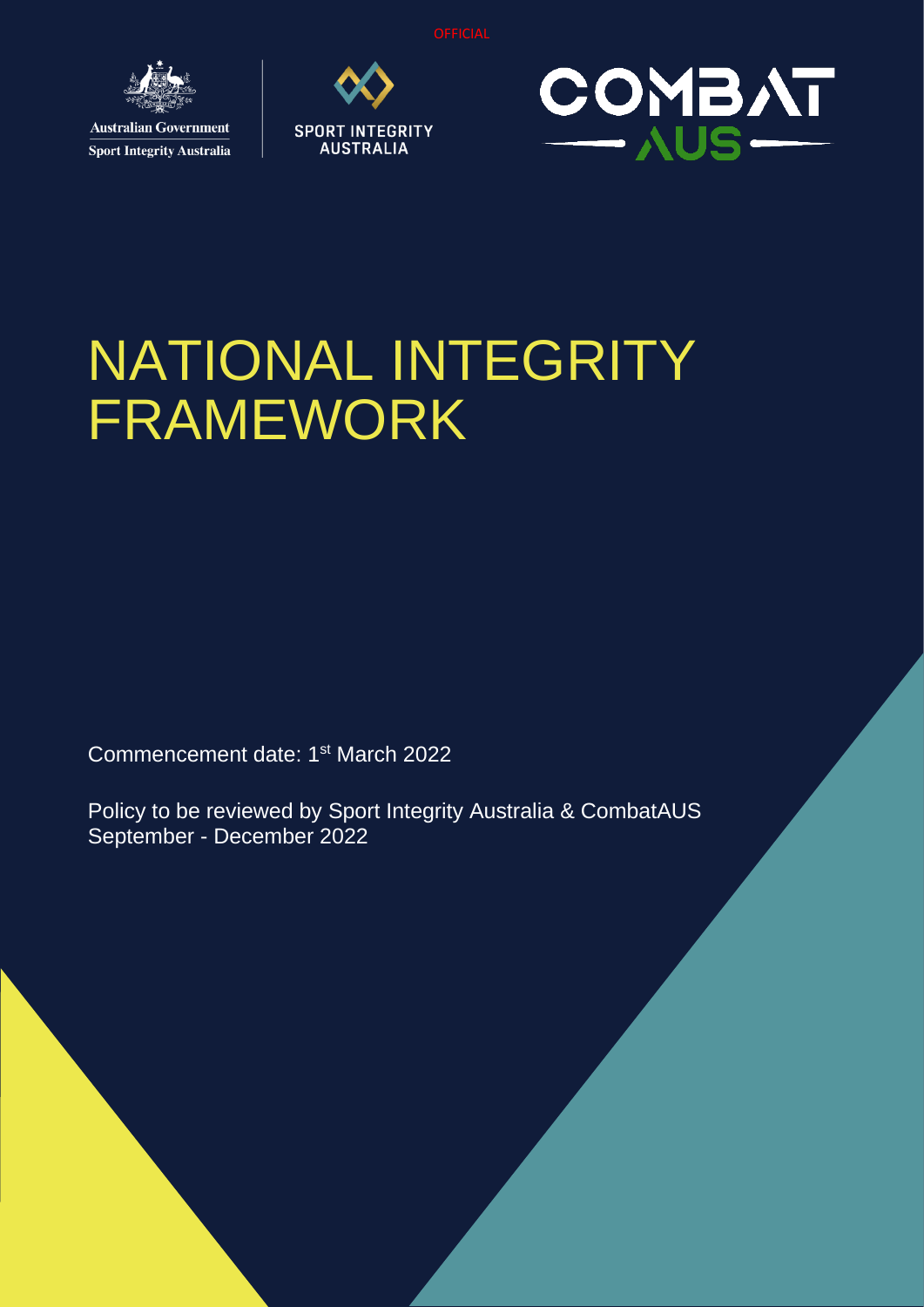# **TABLE OF CONTENTS**

| <u>1.</u>      | <b>Background</b>                                                         | 3 |
|----------------|---------------------------------------------------------------------------|---|
| 1.1            | Introduction                                                              | 3 |
| 1.2            | Definitions                                                               | 3 |
| 2.             | <b>Jurisdiction</b>                                                       | 5 |
| 2.1            | Who the Framework applies to                                              | 5 |
| 3 <sub>1</sub> | <b>Scope</b>                                                              | 5 |
| 3.1            | Scope                                                                     | 5 |
| <u>4.</u>      | <b>Prohibited Conduct</b>                                                 | 6 |
| 4.1            | <b>Prohibited Conduct</b>                                                 | 6 |
| 4.2            | <b>Additional matters</b>                                                 | 6 |
| 5.             | <b>Combat Institute of Australia's Responsibility to Manage Framework</b> | 6 |
| 5.1            | Responsibility for the management of the Framework                        | 6 |
| 5.2            | National Integrity Manager                                                | 7 |
| 5.3            | <b>Complaints Manager</b>                                                 | 7 |
| 5.4            | Reporting to Sport Integrity Australia                                    | 7 |
| 5.5            | Education                                                                 | 7 |
| 5.6            | Recruitment of Employees and Volunteers                                   | 8 |
| 6.             | <b>Additional Responsibilities</b>                                        | 8 |
| 6.1            | Relevant Organisation responsibilities                                    | 8 |
| 6.2            | Relevant Person responsibilities                                          | 8 |
|                |                                                                           |   |
| $\mathbf{Z}$   | <b>Complaints, Disputes &amp; Discipline Policy</b>                       | 9 |
| 8 <sub>1</sub> | <b>Interpretation &amp; Other Information</b>                             | 9 |
| 8.1            | Application and Commencement                                              | 9 |
| 8.1            | Amendment                                                                 | 9 |
| 8.2            | Inconsistency                                                             | 9 |
| 8.3            | Interpretation                                                            | 9 |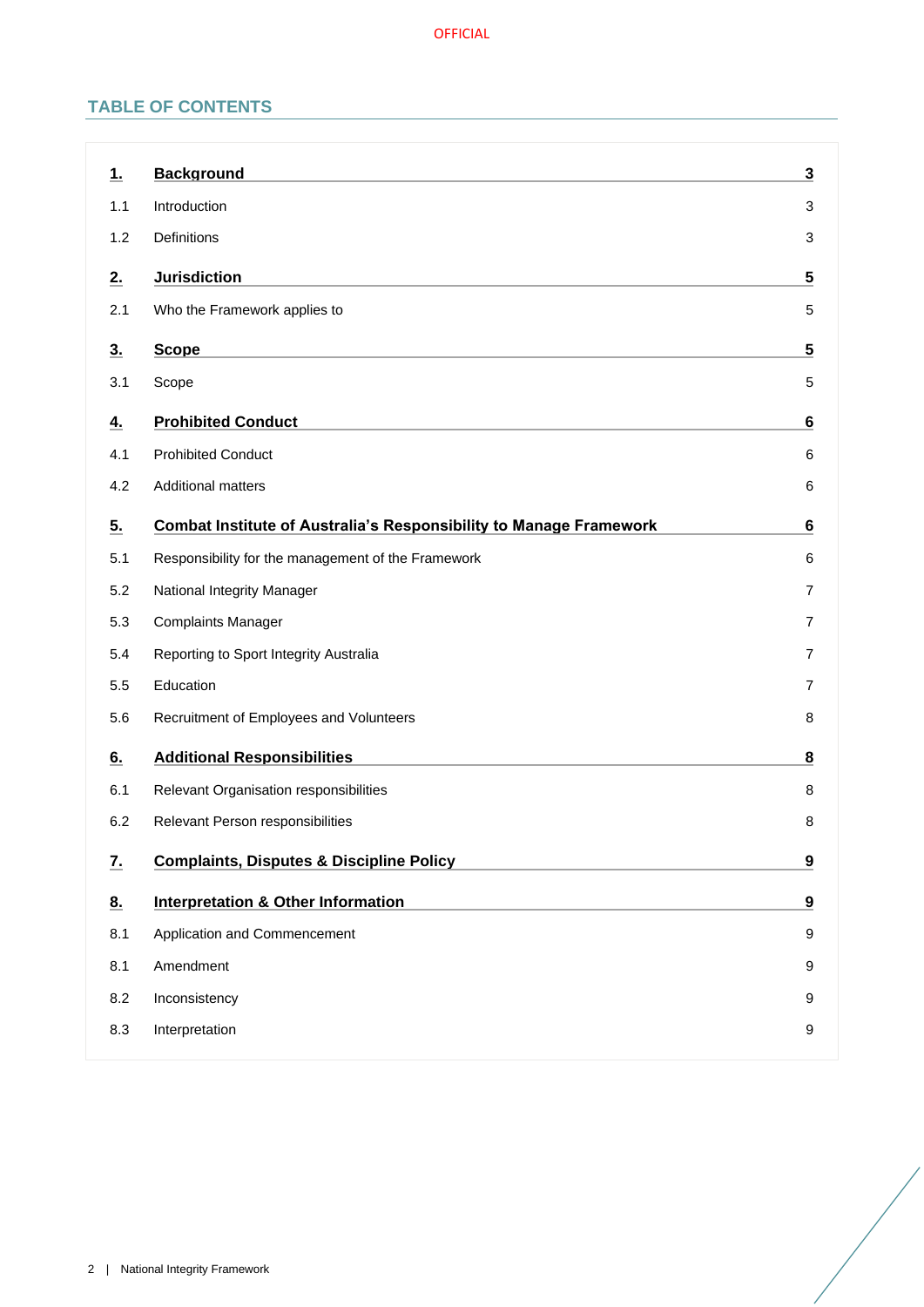# <span id="page-2-0"></span>**1. Background**

# <span id="page-2-1"></span>**1.1 Introduction**

- (a) The Combat Institute of Australia (CombatAUS) National Integrity Framework applies to all Activities organised or authorised by CombatAUS.
- (b) Sports integrity means the manifestation of the ethics and values that promote community confidence in sport. Threats to the integrity of sport includes the:
	- (i) manipulation of sporting competitions;
	- (ii) improper use of drugs and medicine in sport;
	- (iii) abuse of children and other persons in a sporting environment; and
	- (iv) failure to protect Members and other persons in a sporting environment, from bullying, intimidation, discrimination, or harassment.
- (c) CombatAUS seeks to take a proactive approach to mitigate the integrity threats to CombatAUS Activities and to provide a safe, fair, and trustworthy environment for all CombatAUS Participants.
- (d) The National Integrity Framework is one of CombatAUS' responses to the threats to its integrity and sets out the broad expectations for the conduct of all CombatAUS Participants, including procedures for managing, reporting, investigating and determining potential breaches of its Integrity Policies.

#### <span id="page-2-2"></span>**1.2 Definitions**

In the National Integrity Framework, the following words have the corresponding meaning:

**Activity** means a contest, match, competition, event, or activity (including training), whether on a one-off basis or as part of a series, league, or competition, sanctioned or organised by CombatAUS.

**Administrators** – **see 'Participant'.**

**Athletes** – **see 'Participant'.**

**Authorised Provider – see 'Relevant Organisation'.**

**Board** means the board of CombatAUS.

**CEO** means the Chief Executive Officer of CombatAUS as appointed from time to time.

**Child** or **Children** means a child or young person, or two or more children or young persons, who is or are under the age of 18 years.

#### **Club – see 'Relevant Organisation'.**

**Coaches** – **see 'Participant'.**

**Complaints, Disputes & Discipline Policy (CDDP)** means the policy adopted by CombatAUS under this Framework, for the handling and resolution of Complaints regarding Prohibited Conduct.

**Contractor** means any person or organisation engaged to provide services for or on behalf of CombatAUS, and includes agents, advisers, and subcontractors of CombatAUS and employees, officers, volunteers, and agents of a contractor or subcontractor.

**Disciplinary Measures** means any Provisional Action taken or Sanction imposed under the Complaints, Disputes and Discipline Policy, as defined in that policy.

**Employee** means a person employed by CombatAUS.

**Framework** means this National Integrity Framework document, including any schedules and annexures.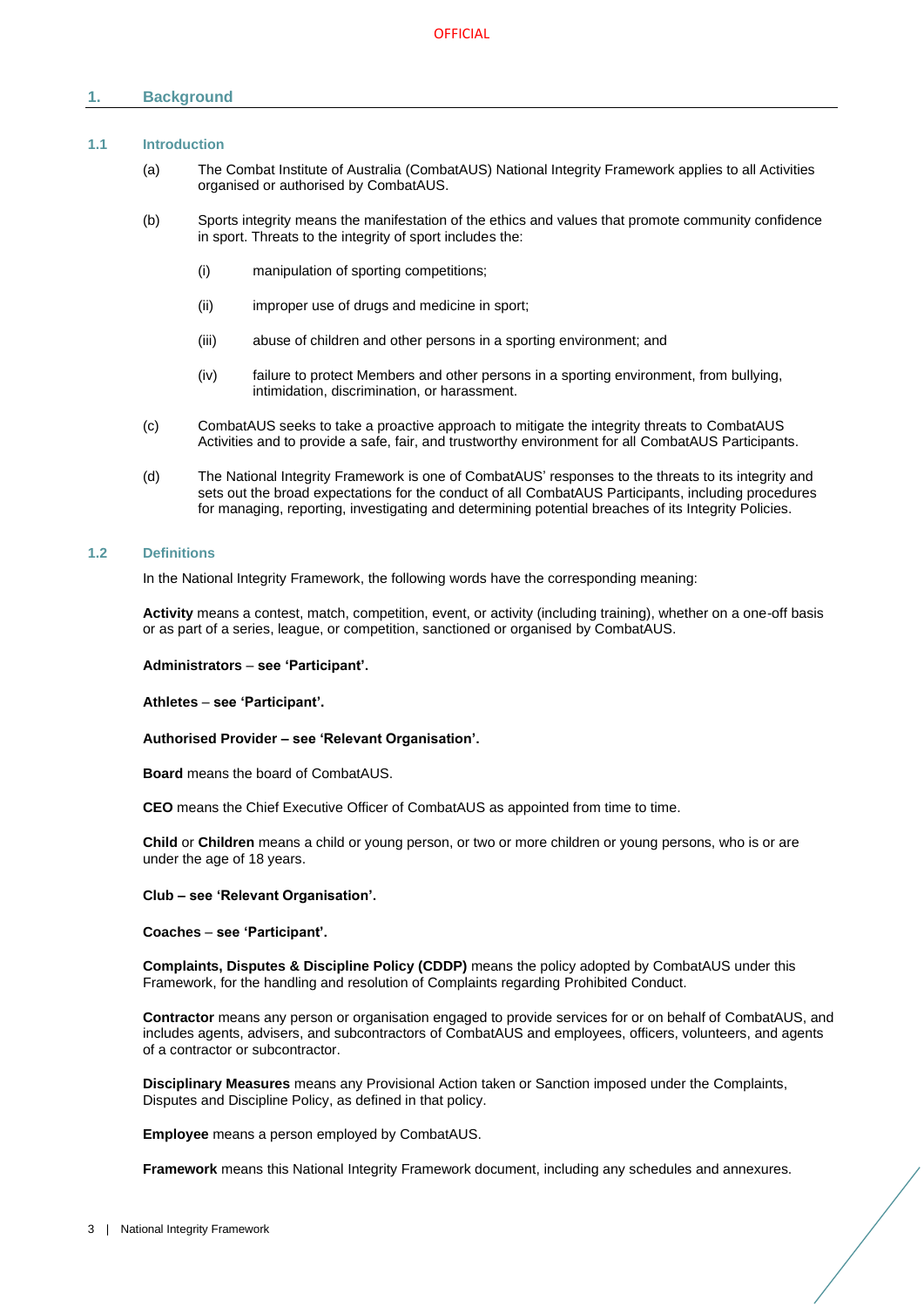**Integrity Policy** means the following CombatAUS sports integrity-related policies adopted under this Framework:

- (a) This Framework document;
- (b) Child Safeguarding Policy;
- (c) Competition Manipulation and Sport Wagering Policy;
- (d) Improper Use of Drugs and Medicine Policy;
- (e) Member Protection Policy; and
- (f) Complaints, Disputes and Discipline Policy.

**Integrity Unit** means the CombatAUS national integrity unit, as established under clause [5.1.](#page-5-4)

**Member Organisation** means a member of CombatAUS under its Constitution.

**National Integrity Manager** means the person responsible for the CombatAUS Integrity Unit and for the implementation, management, reporting and review of this Framework.

#### **Officials** – **see 'Participant'**.

#### **Participant** means:

- (a) Athletes under an executed Athlete Agreement with CombatAUS, or Athletes who gain approval to participate in CombatAUS Activity
- (b) Coaches appointed to train an Athlete or Team in any CombatAUS Activity
- (c) Administrators who have a role in the administration or operation of CombatAUS, including directors, committee members, volunteers or other persons
- (d) Officials including referees, umpires, technical officials, or other officials appointed by CombatAUS as part of any CombatAUS Activity.
- (e) Support Personnel who are appointed in a professional or voluntary capacity by CombatAUS, including sports science/sports medicine personnel, team managers, selectors, and team staff members.

**Prohibited Conduct** means the conduct proscribed by this Framework and the Integrity Policies.

**Relevant Organisation** means any of the following organisations:

- (a) **CombatAUS;**
- (b) **Member Organisation;**
- (c) **Authorised Providers**, which means any organisation (including Member Organisations) authorised to conduct Activities sanctioned by CombatAUS;
- (d) **Team**, which means a collection or squad of athletes who compete and/or train under the direction or supervision of CombatAUS; and
- (e) Any other organisation who has agreed to be bound by this Framework/the Integrity Policies.

**Relevant Person** means any of the following persons:

- (a) **Participant;**
- (b) **Employee;**
- (c) **Contractor;**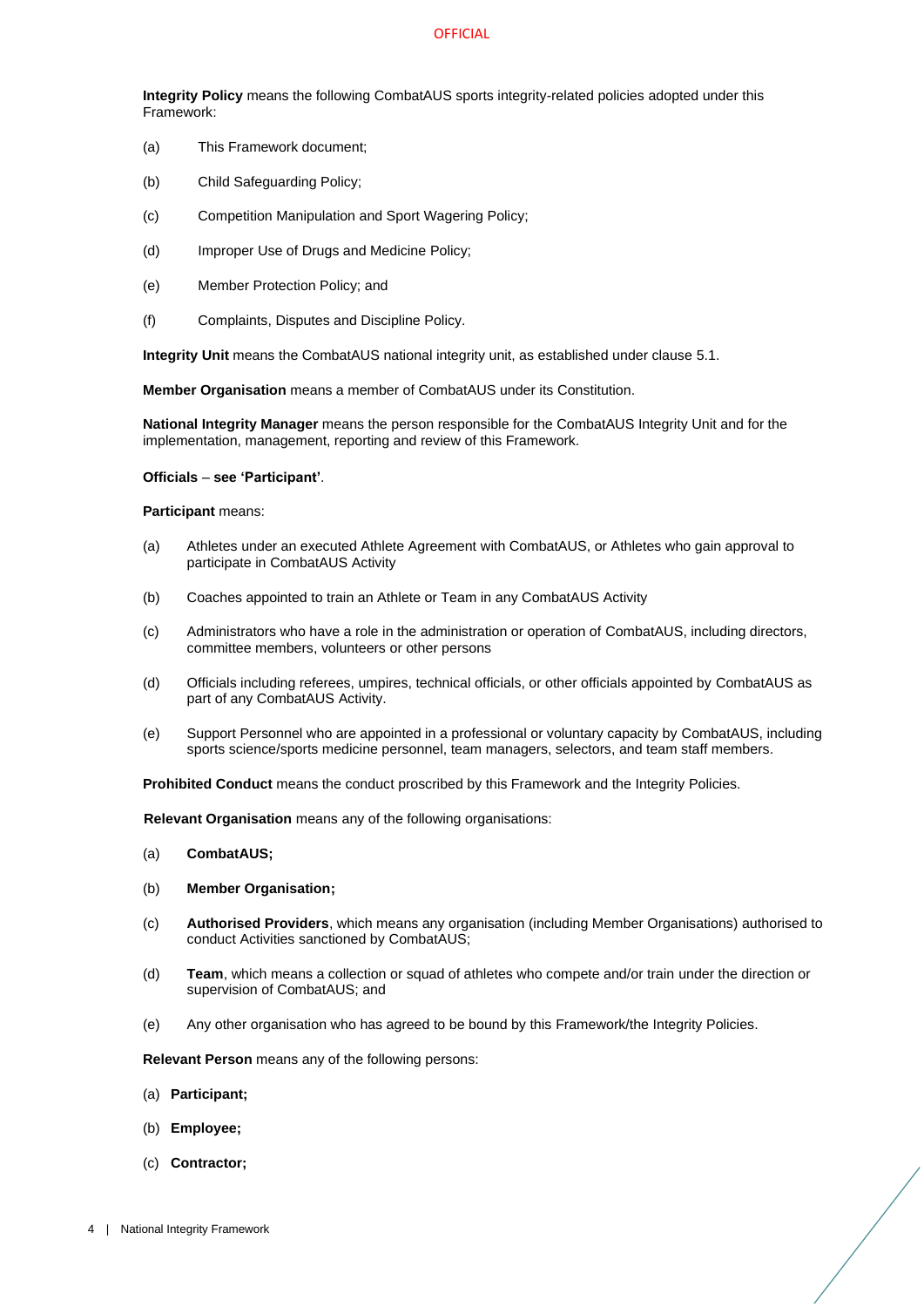- (d) **Volunteer**, which means any person engaged by CombatAUS in any capacity who is not otherwise an Employee or Contractor, including directors and office holders, coaches, officials, administrators and team and support personnel; and
- (e) Any other individual who has agreed to be bound by this Framework/the Integrity Policies.

**Support Personnel** – **see 'Participant'.**

**Team – see 'Relevant Organisation'.** 

**Volunteer** – **see 'Relevant Person'.** 

# <span id="page-4-0"></span>**2. Jurisdiction**

- <span id="page-4-1"></span>**2.1 Who the Framework applies to**
	- (a) This Framework applies to and binds all Relevant Persons and Relevant Organisations as set out in the Integrity Policies.
	- (b) Employees are expected to abide by the terms of this Framework as a reasonable and lawful direction of CombatAUS as their employer.
	- (c) CombatAUS must ensure that all Contractors and Volunteers are contractually bound to abide by the terms of this Framework.
	- (d) By participating in an Activity, a Participant is deemed to have agreed to be bound by the Framework.
	- (e) Any person or organisation who:
		- (i) has had a complaint made against them under the Complaints, Disputes and Discipline Policy; and
		- (ii) was bound by the Framework at the time the complaint was made or when they became aware that a complaint may be made;
		- (iii) would, for any reason, otherwise have ceased to be bound by this Framework at any time after the complaint was made or when they became aware that the complaint may be made,

remains bound by the Framework in respect of the complaint and any related complaint until the complaints process has been finalised in accordance with the Complaints, Disputes and Discipline Policy.

# <span id="page-4-2"></span>**3. Scope**

#### <span id="page-4-3"></span>**3.1 Scope**

- (a) The National Integrity Framework comprises this Framework document and the Integrity Policies.
- (b) Nothing in this Framework limits the rights or obligations of any person under any other CombatAUS policy, code of conduct or other relevant agreement.
- (c) This Framework does not override or limit the application of any laws of Australia or a state/territory.
- (d) Where a potential breach may be dealt with under either the Integrity Policies or the policies of a Member Organisation, the policies of the Member Organisation will apply to the exclusion of the Integrity Policies.
- (e) The 'Summary' at the start of each Integrity Policy is not intended to be and should not be construed in any way as a complete and comprehensive overview of the relevant Integrity Policy. To the extent of any inconsistency, the operative provisions of the relevant Integrity Policy prevail.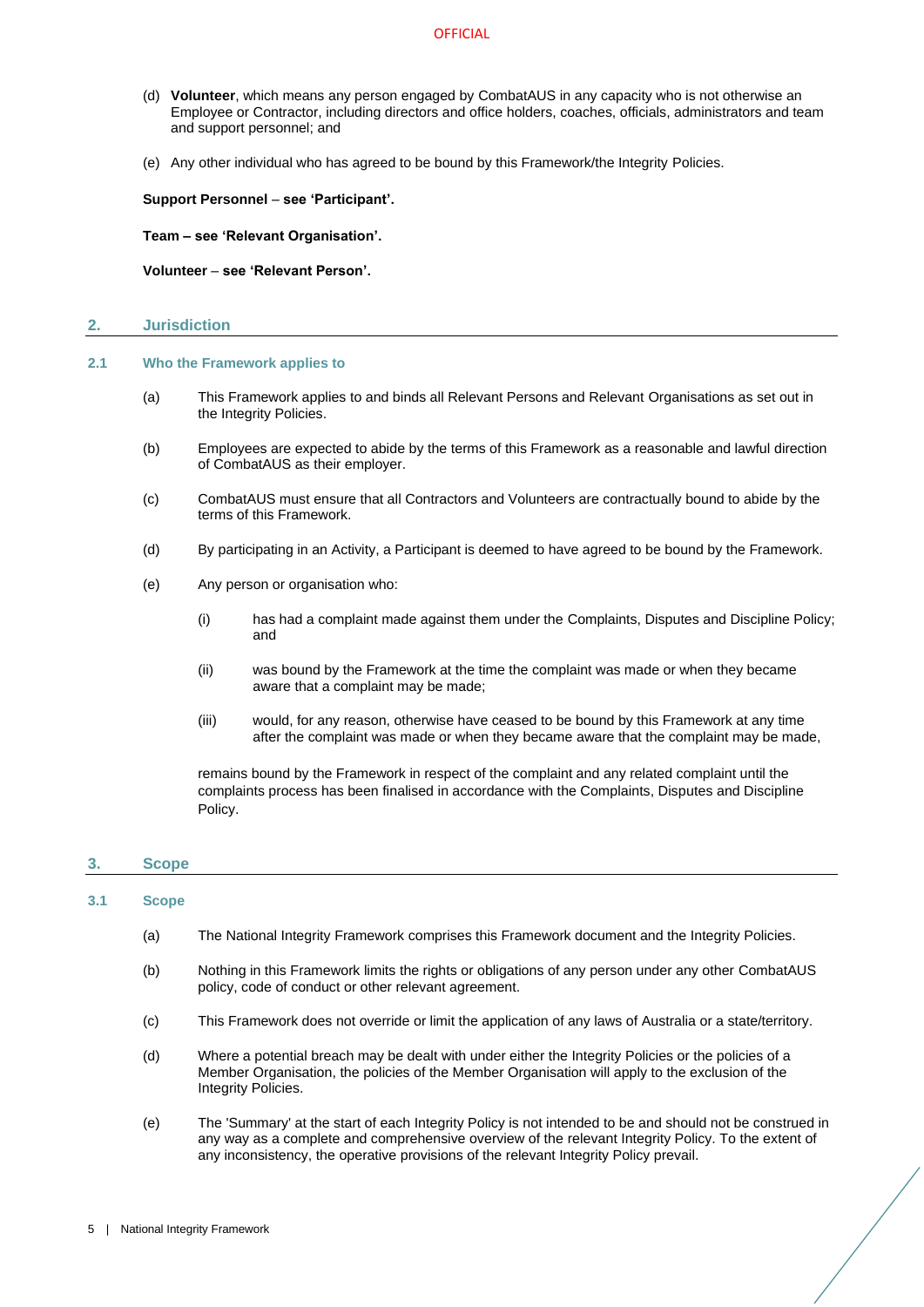# <span id="page-5-0"></span>**4. Prohibited Conduct**

#### <span id="page-5-1"></span>**4.1 Prohibited Conduct**

In addition to the Prohibited Conduct proscribed by the Integrity Policies, a Relevant Person or Relevant Organisation commits a breach of this Framework when they:

- (a) fail to report any Prohibited Conduct, as defined under this Framework or an Integrity Policy, to Sport Integrity Australia (or otherwise in accordance with the requirements of the relevant Integrity Policy) as soon as reasonably practicable;
- (b) deliberately or wilfully withhold information in relation to any possible Prohibited Conduct;
- (c) fail to provide further information or documentation as requested as part of a Complaint Process under this Framework, including a failure to fully and in good faith participate in an interview;
- (d) fail to comply with or enforce Disciplinary Measures imposed under the Complaints, Disputes and Discipline Policy; or
- (e) knowingly provide any inaccurate and/or misleading information during the course of any investigation or proceedings under this Framework.

#### <span id="page-5-2"></span>**4.2 Recognition of Member Organisation sanctions**

Where an individual or organisation has been sanctioned under the policies of a Member Organisation for conduct which would constitute Prohibited Conduct under this Framework, CombatAUS will recognise that sanction and will honour any period of suspension (including lifetime bans) or conditions on participation in relation to that individual or organisation's involvement in CombatAUS Activities as relevant and applicable.

# **4.3 Additional matters**

- (a) Where conduct may constitute 'Prohibited Conduct' under this Framework or any Integrity Policy but is a Protected Disclosure with respect to CombatAUS Activities, it must be dealt with under the CombatAUS Whistleblower Policy.
- (b) The Australian National Anti-Doping Policy will prevail to the extent of any inconsistency with this Framework in all instances. Any allegation relating to a breach or possible breach of Australian National Anti-Doping Policy will be dealt with under that policy.
- (c) Nothing in this Framework or the Integrity Policies prevents the CombatAUS Board from referring any alleged Prohibited Conduct or criminal conduct to a relevant law enforcement agency.

# <span id="page-5-3"></span>**5. CombatAUS Responsibility to Manage Framework**

#### <span id="page-5-4"></span>**5.1 Responsibility for the management of the Framework**

- (a) CombatAUS will ensure that it has an Integrity Unit<sup>1</sup>, headed by a National Integrity Manager who shall report, directly or indirectly, to the CEO.
- (b) The National Integrity Manager is responsible for the implementation, management, reporting and review of this Framework within CombatAUS.

 $\overline{\phantom{a}}$ 

<sup>&</sup>lt;sup>1</sup> The size of the Integrity Unit is to be determined by the NSO based on the volume, nature, and seriousness of integrity issues within its sport and available financial resources. For the avoidance of doubt, the Integrity Unit may, if appropriate, solely comprise the National Integrity Manager.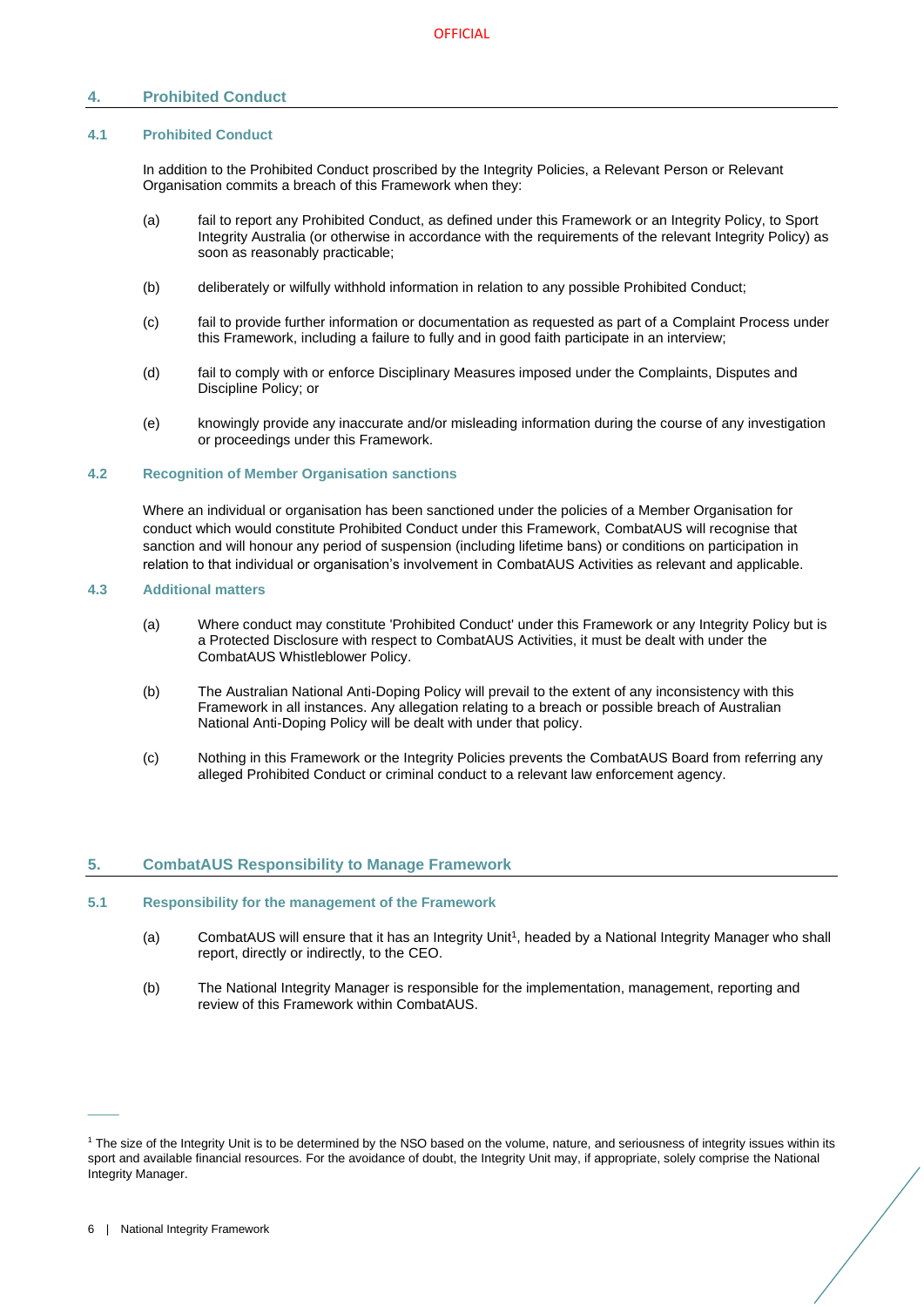(c) CombatAUS will ensure that it appoints a Complaints Manager<sup>2</sup> for the purposes of the Complaints, Disputes and Discipline Policy.

# <span id="page-6-0"></span>**5.2 National Integrity Manager**

The National Integrity Manager will:

- (a) be responsible for the supervision and administration of this Framework, the Integrity Policies and the associated education programs;
- (b) monitor the compliance of any Sanctions;
- (c) act in a professional, discreet, and confidential manner in undertaking the obligations of their role under this Framework;
- (d) be responsible for ensuring that this Framework and the Integrity Policies are regularly reviewed, and any required amendments are approved by the CombatAUS Board; and
- (e) will provide the CombatAUS Board with regular reports of:
	- (i) information relating to Alleged Breaches and Prohibited Conduct under the Integrity Policies;
	- (ii) the operation of and overall compliance with the Integrity Policies; and
	- (iii) any education programs that Participants have been required to undertake.

# <span id="page-6-1"></span>**5.3 Complaints Manager**

The Complaints Manager will be the point of contact between CombatAUS and Sport Integrity Australia in relation to the functions of the Complaints, Disputes and Discipline Policy and will have such responsibilities as set out in that policy.

# <span id="page-6-2"></span>**5.4 Reporting to Sport Integrity Australia**

CombatAUS must ensure that they report all matters to Sport Integrity Australia as required by the Integrity Policies, which includes:

- (a) any alleged Prohibited Conduct or criminal conduct that CombatAUS has referred/reported to a relevant law enforcement agency;
- (b) any information required to be reported or notified to Sport Integrity Australia under the Competition Manipulation and Sports Wagering Policy; and
- (c) the outcome of any Resolution Process under the Complaints, Disputes and Discipline Policy.

# <span id="page-6-3"></span>**5.5 Education**

- (a) With the support of Sport Integrity Australia, CombatAUS will plan, implement, and maintain an education strategy that incorporates material addressing the matters covered by each Integrity Policy.
- (b) The National Integrity Manager will, from time to time, direct certain Participants to undertake education programs, which will be relevant and proportionate to their level of participation in CombatAUS Activity and the associated integrity risks.

 $\frac{1}{2}$ 

<sup>2</sup> CombatAUS may appoint the same person to be both the Complaints Manager and the National Integrity Manager.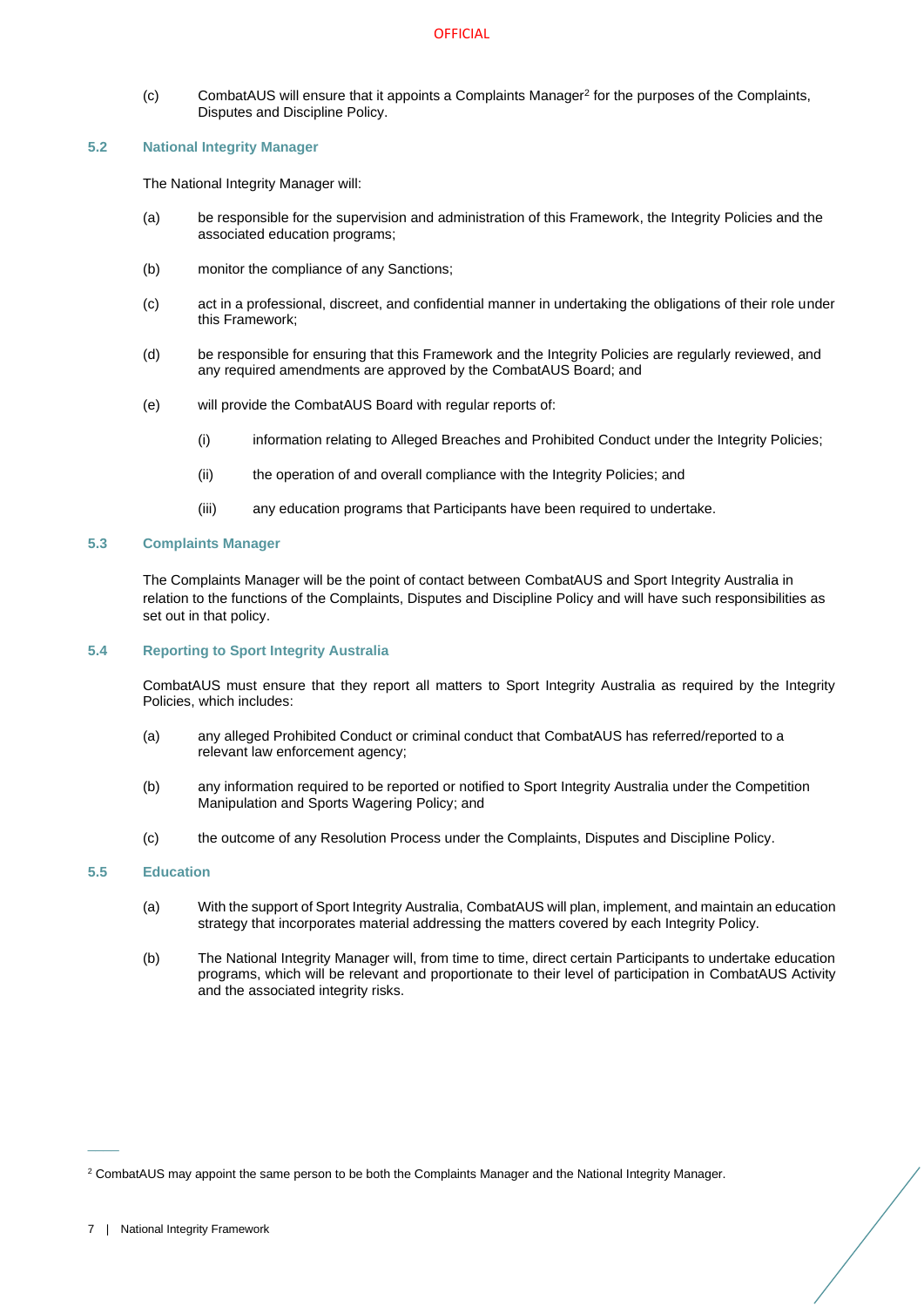# <span id="page-7-0"></span>**5.6 Recruitment of Employees and Volunteers**

- (a) CombatAUS and Relevant Organisations should conduct any appropriate background checks required by an Integrity Policy for prospective Employees, Contractors and Volunteers to screen for prior conduct that would constitute a breach of this Framework or the Integrity Policies.
- (b) CombatAUS and Relevant Organisations should undertake induction processes for Employees, Contractors and Volunteers that incorporate familiarisation with this Framework and the Integrity Policies, and other sports integrity education and training as determined by CombatAUS from time to time.

## <span id="page-7-1"></span>**6. Additional Responsibilities**

# <span id="page-7-2"></span>**6.1 Relevant Organisation responsibilities**

In addition to that required under the Integrity Policies, CombatAUS shall:

- (a) implement and comply with this Framework;
- (b) ensure that all other policies, rules, and programs that apply to Relevant Persons and Relevant Organisations are consistent with this Framework;
- (c) use its best efforts to assist Relevant Persons and Relevant Organisations to fulfil their responsibilities under this Framework;
- (d) publish, distribute, and promote this Framework and the Integrity Policies (and any updates from time to time) and shall be responsible for making such documents available and accessible to Relevant Persons and Relevant Organisations; and
- (e) ensure its Employees and Contractors act in a discreet and confidential manner in discharging their obligations under this Framework.
- (f) recognise any Sanction imposed under this Framework;
- (g) take all necessary steps to enforce any Sanction imposed under this Framework;
- (h) assist in any investigation or proceedings regarding any Prohibited Conduct and ensure that they do not knowingly provide any inaccurate and/or misleading information during the course of any investigation or proceedings.

#### <span id="page-7-3"></span>**6.2 Relevant Person responsibilities**

In addition to that required under the Integrity Policies, Relevant Persons shall:

- (a) make themselves aware of the contents of this Framework;
- (b) comply with all relevant provisions of the Framework;
- (c) comply with any decisions and/or Sanctions imposed under the Framework.
- (d) undertake sports integrity education as directed by the National Integrity Manager;
- (e) assist in any investigation or proceedings regarding any Prohibited Conduct and ensure that they do not knowingly provide any inaccurate and/or misleading information during the course of any investigation or proceedings.